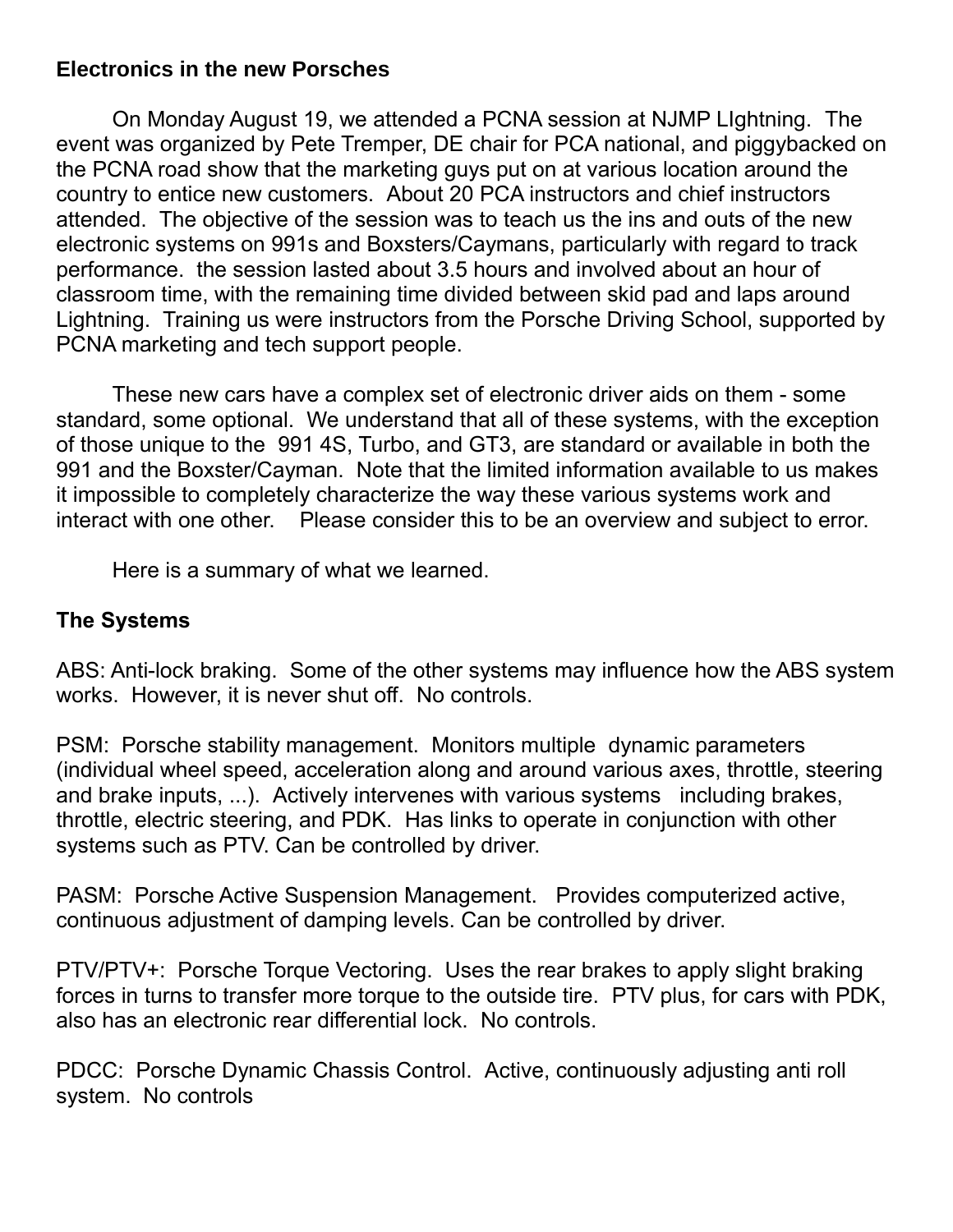PADM: Porsche Active Dynamic Engine Mounts. System of electronic engine mounts, included in Sport Chrono package and in the GT3, which stiffen or relax the engine mounts depending on driving conditions. No controls.

Power Steering/ Power Steering Plus: Electric assist is standard, and is variable ratio (changes with degree of lock). Steering torque pulse "assists" the driver in maintaining stability when braking on a road with a rough surface and hence different levels of friction between wheels. Power Steering Plus also changes ratios based on vehicle speed. No controls

Rear axle steering: Standard on the new GT3. Electrohydraulic system steers the rear wheels opposite to the fronts below something like 50 KPH and with the fronts above. This has the effect of shortening the wheel base at low speed, reducing the turning radius, and increasing the wheelbase at high speed, improving stability in high speed turns. No controls.

PTM: Porsche Traction Management. Standard in the 4S and the turbo. Uses an electronic clutch to vary the amount of torque applied to the front wheels (the back wheels are always driven). No controls

ASR: Anti slip regulation. Traction control. Senses loss of traction and adjusts throttle. No controls

ABD: Automatic brake differential. Traction control. Senses loss of traction on one wheel and applies brake to transfer torque to the wheel with higher traction. No controls

MSR: Engine drag torque control: Prevents engine torque from locking up the driven wheels (for example, during a downshift on a slippery surface). No controls.

### **The Controls**

There are control buttons on the center console along the left edge that enable the driver to adjust the performance of the car. All cars have Sport and PSM buttons. Sport Plus and PASM buttons come with optional systems.

Sport: Reduces level of intervention by PSM, allowing for more aggressive driving. More aggressive throttle map. Lights up when engaged.

Sport Plus: PSM set to least intrusive mode. PASM I think sets to sport, but this can be independently controlled. PDK set to most aggressive shift response and will keep engine RPMs higher when set in auto mode. Most aggressive throttle map. PADM set to most rigid damping. Changes steering ratio. Lights up when engaged.